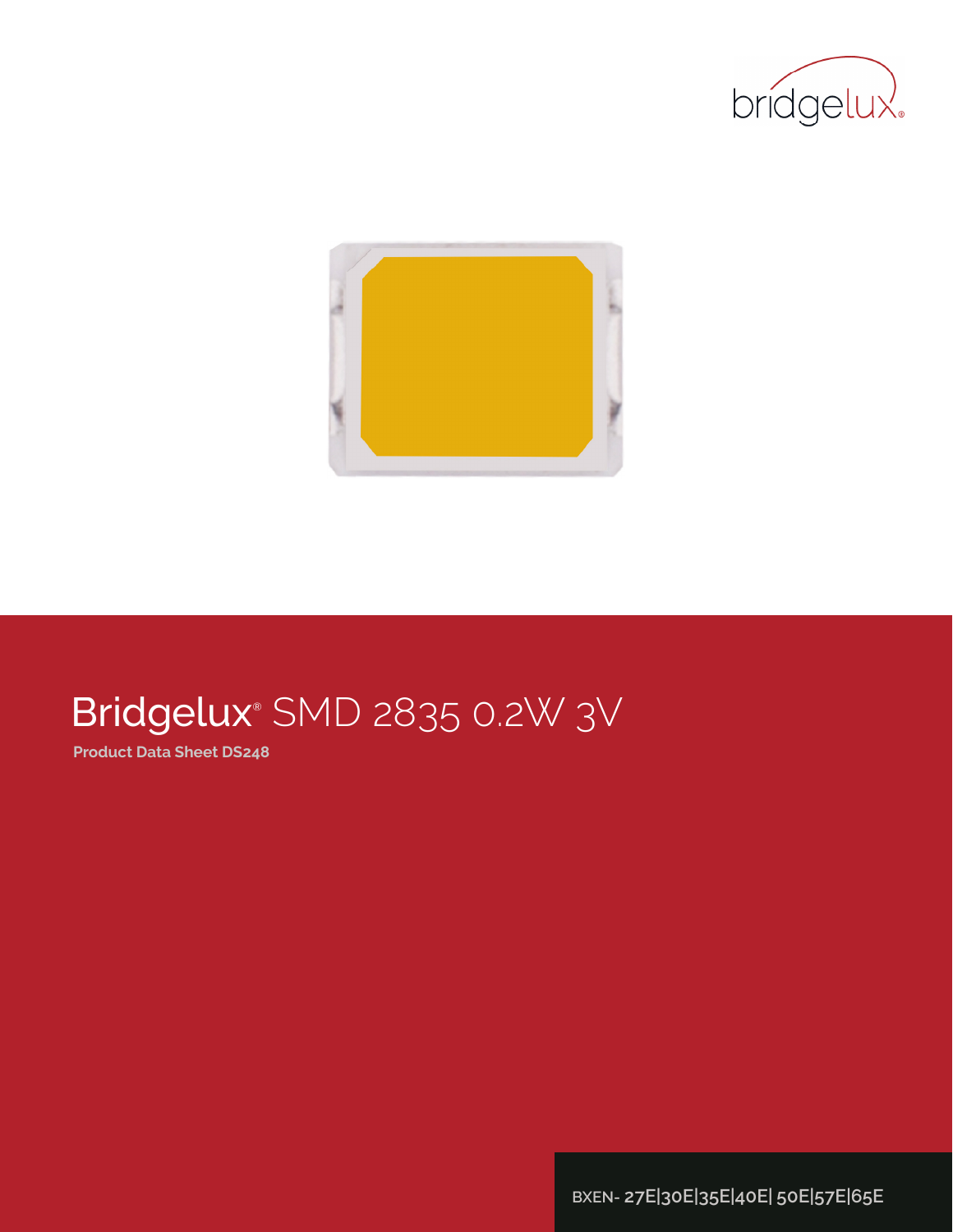# 2835  $\overline{\bigcap}$ **INS**



### Introduction

The Bridgelux SMD 2835 low power LED is cold-color targeted, which ensures that the LEDs fall within their specified color bin at the typical application conditions of 25°C. With its broad lumen coverage and wide range of CCT options, the SMD 2835 provides unparalleled design-in flexibility for indoor and outdoor lighting applications. The SMD 2835 is ideal as a drop-in replacement for emitters with an industry standard 2.8mm x 3.5mm footprint. • Manuscript<br>
• Manuscript<br>
• Manuscript<br>
• Design X 3.5mm for<br>
• Design and Constant<br>
• Constant With e<br>
• Compliant with e<br>
• Design flexibility<br>
• Design flexibility<br>
• Design flexibility

#### **Features**

- Industry-standard 2835 footprint
- 9 bin color control
- Cold-color targeting ensures that color is within the ANSI bin at the typical application conditions of 25°C
- Enables 3- and 5-step MacAdam ellipse custom binning kits
- RoHS compliant and lead free
- Multiple CCT configurations for a wide range of lighting applications

#### **Benefits**

- Lower operating and manufacturing cost
- Ease of design and rapid go-to-market
- Uniform, consistent white light
- Reliable and constant white point
- Compliant with environmental standards
- · Design flexibility

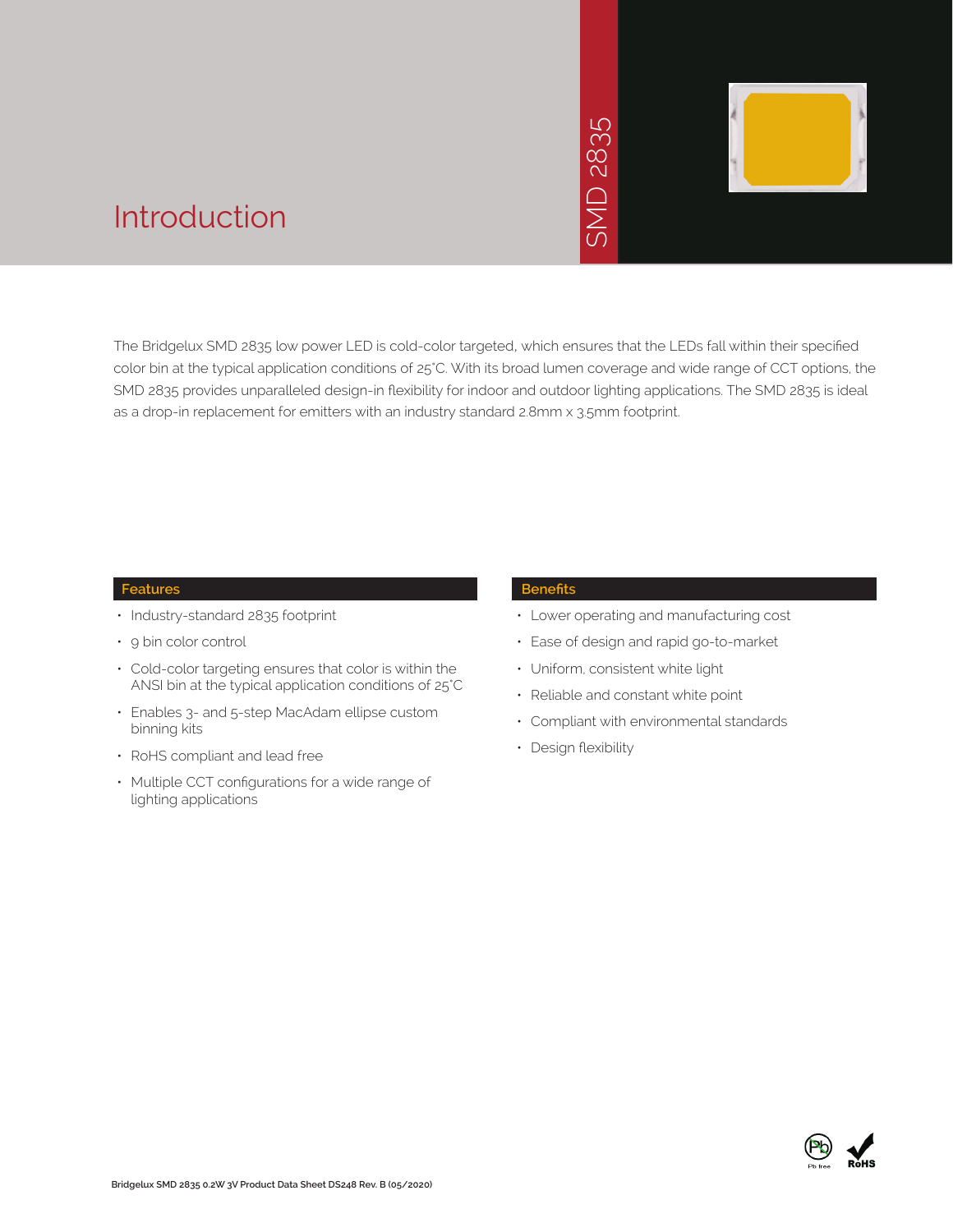### **Contents**

| Product Feature Map               | $\overline{c}$ |
|-----------------------------------|----------------|
| Product Nomenclature              | $\overline{c}$ |
| <b>Product Test Conditions</b>    | $\overline{c}$ |
| <b>Product Selection Guide</b>    | 3              |
| <b>Electrical Characteristics</b> | $\overline{4}$ |
| Absolute Maximum Ratings          | 5              |
| <b>Product Bin Definitions</b>    | 6              |
| Performance Curves                | 9              |
| <b>Typical Radiation Pattern</b>  | 12             |
| Typical Color Spectrum            | 13             |
| <b>Mechanical Dimensions</b>      | 14             |
| Reliability                       | 15             |
| <b>Reflow Characteristics</b>     | 16             |
| Packaging                         | 17             |
| Design Resources                  | 19             |
| Precautions                       | 19             |
| <b>Disclaimers</b>                | 19             |
| About Bridgelux                   | 20             |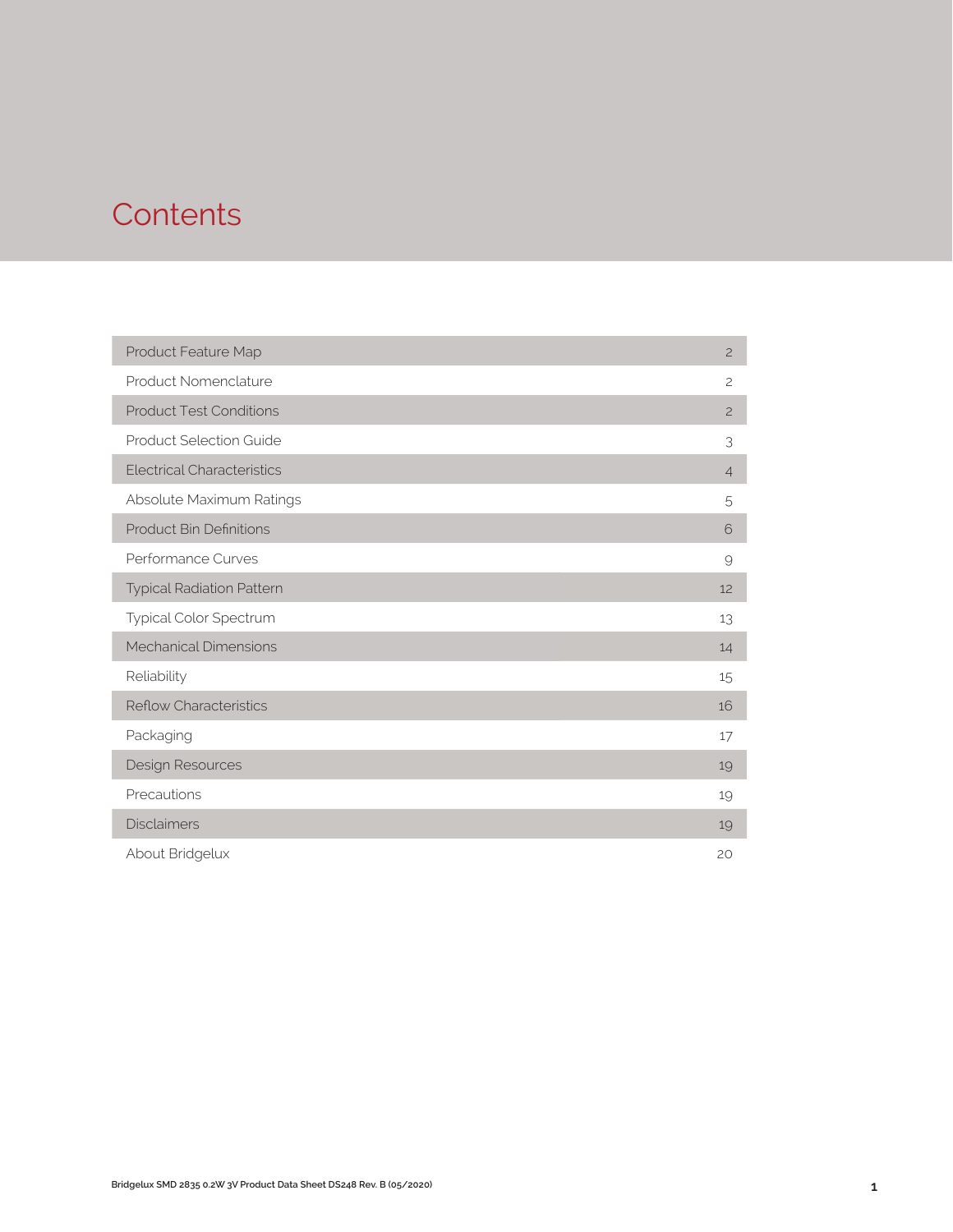### Product Feature Map

Bridgelux SMD LED products come in industry standard package sizes and follow ANSI binning standards. These LEDs are optimized for cost and performance, helping to ensure highly competitive system lumen per dollar performance while addressing the stringent efficacy and reliability standards required for modern lighting applications.





#### **Product Test Conditions**

Bridgelux SMD 2835 LEDs are tested and binned with a 10ms pulse of 60mA at T<sub>j</sub> (junction temperature)=T<sub>sp</sub> (solder point temperature) =25°C. Forward voltage and luminous flux are binned at a  $T_{\rm j}$ = $T_{\rm sp}$ =25°C.while color is hot targeted at a  $T_{\rm sp}$  of 25°C.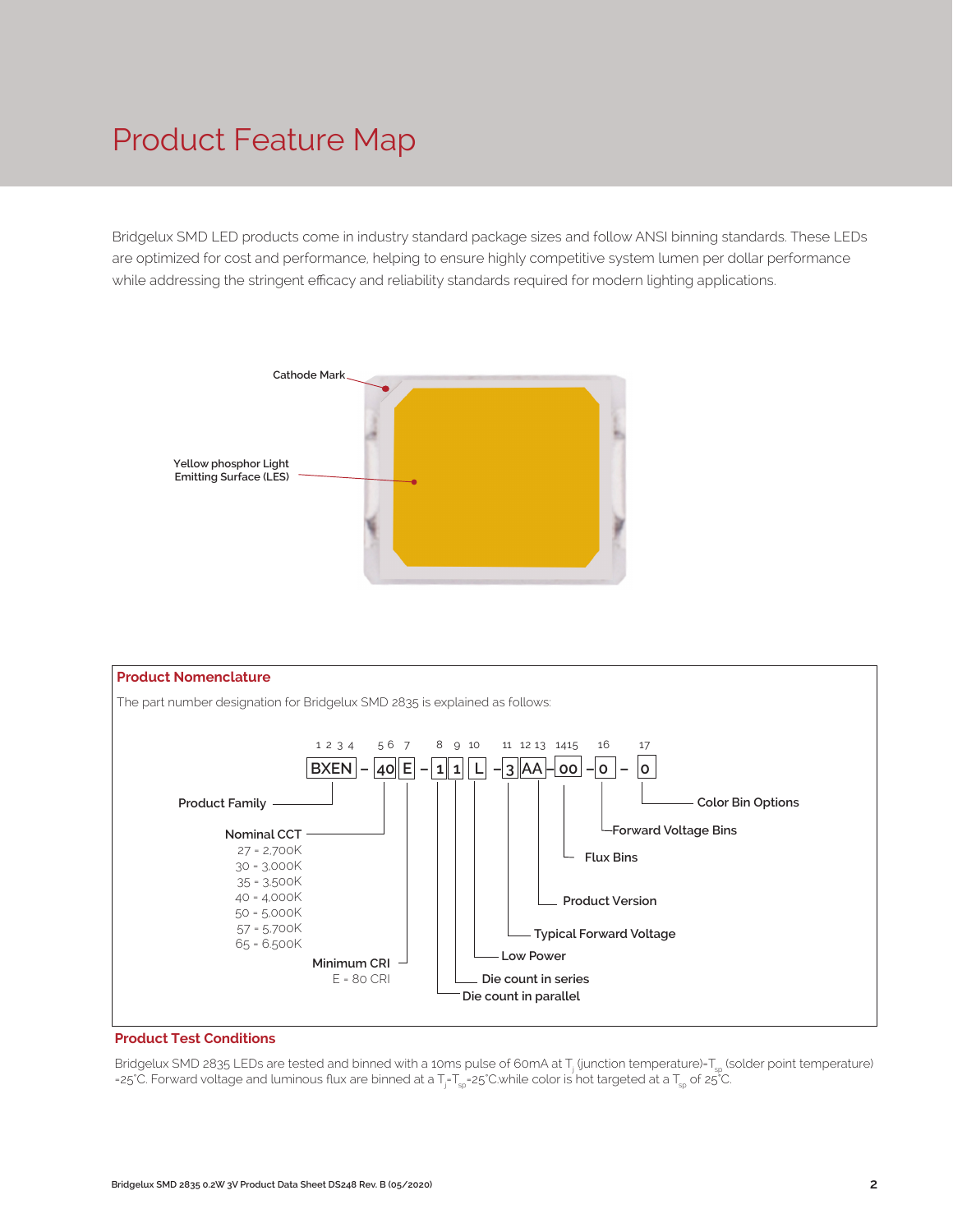### Product Selection Guide

The following product configurations are available:

| Part Number <sup>1,6</sup> | Nominal CCT <sup>2</sup><br>(K) | CRI3.5 | <b>Nominal</b><br><b>Drive Current</b> |     | <b>Forward Voltage4.5</b><br>(V) |            | <b>Typical Pulsed</b><br>$Flux$ (lm) $4.5$ | <b>Typical Power</b><br>(W) | <b>Typical Efficacy</b><br>(lm/W) |
|----------------------------|---------------------------------|--------|----------------------------------------|-----|----------------------------------|------------|--------------------------------------------|-----------------------------|-----------------------------------|
|                            |                                 |        | (mA)                                   | Min | <b>Typical</b>                   | <b>Max</b> |                                            |                             |                                   |
| BXEN-27E-11L-3AA-00-0-0    | 2700                            | 80     | 60                                     | 2.7 | 2.9                              | 3.2        | 27                                         | 0.2                         | 155                               |
| BXEN-30E-11L-3AA-00-0-0    | 3000                            | 80     | 60                                     | 2.7 | 2.9                              | 3.2        | 28                                         | 0.2                         | 161                               |
| BXEN-35E-11L-3AA-00-0-0    | 3500                            | 80     | 60                                     | 2.7 | 2.9                              | 3.2        | 28                                         | 0.2                         | 161                               |
| BXEN-40E-11L-3AA-00-0-0    | 4000                            | 80     | 60                                     | 2.7 | 2.9                              | 3.2        | 29                                         | 0.2                         | 167                               |
| BXEN-50E-11L-3AA-00-0-0    | 5000                            | 80     | 60                                     | 2.7 | 2.9                              | 3.2        | 29                                         | 0.2                         | 167                               |
| BXEN-57E-11L-3AA-00-0-0    | 5700                            | 80     | 60                                     | 2.7 | 2.9                              | 3.2        | 29                                         | 0.2                         | 167                               |
| BXEN-65E-11L-3AA-00-0-0    | 6500                            | 80     | 60                                     | 2.7 | 2.9                              | 3.2        | 29                                         | 0.2                         | 167                               |

#### **Table 1:** Selection Guide, Pulsed Measurement Data at 60mA (T<sub>j</sub>=T<sub>sp</sub>=25°C)

#### **Table 2:** Selection Guide, Pulsed Test Performance (T<sub>SD</sub> = 85°C)<sup>7,8</sup>

| Part Number <sup>1,6</sup> | Nominal CCT <sup>2</sup><br>CR <sup>3.5</sup><br>(K) |    | <b>Nominal Drive</b><br>Current |     | Forward Voltage <sup>5</sup><br>(V) |            | <b>Typical Pulsed</b><br>Flux (lm) <sup>5</sup> | <b>Typical Power</b><br>( W ) | <b>Typical Efficacy</b><br>(lm/W) |
|----------------------------|------------------------------------------------------|----|---------------------------------|-----|-------------------------------------|------------|-------------------------------------------------|-------------------------------|-----------------------------------|
|                            |                                                      |    | (mA)                            | Min | <b>Typical</b>                      | <b>Max</b> |                                                 |                               |                                   |
| BXEN-27E-11L-3AA-00-0-0    | 2700                                                 | 80 | 60                              | 2.6 | 2.8                                 | 3.1        | 24                                              | 0.2                           | 140                               |
| BXEN-30E-11L-3AA-00-0-0    | 3000                                                 | 80 | 60                              | 2.6 | 2.8                                 | 3.1        | 25                                              | 0.2                           | 145                               |
| BXEN-35E-11L-3AA-00-0-0    | 3500                                                 | 80 | 60                              | 2.6 | 2.8                                 | 3.1        | 25                                              | 0.2                           | 145                               |
| BXEN-40E-11L-3AA-00-0-0    | 4000                                                 | 80 | 60                              | 2.6 | 2.8                                 | 3.1        | 26                                              | 0.2                           | 150                               |
| BXEN-50E-11L-3AA-00-0-0    | 5000                                                 | 80 | 60                              | 2.6 | 2.8                                 | 3.1        | 26                                              | 0.2                           | 150                               |
| BXEN-57E-11L-3AA-00-0-0    | 5700                                                 | 80 | 60                              | 2.6 | 2.8                                 | 3.1        | 26                                              | 0.2                           | 150                               |
| BXEN-65E-11L-3AA-00-0-0    | 6500                                                 | 80 | 60                              | 2.6 | 2.8                                 | 3.1        | 26                                              | 0.2                           | 150                               |

Notes for Tables 1 & 2:

1. The last 6 characters (including hyphens '-') refer to flux bins, forward voltage bins, and color bin options, respectively. "00-0-0" denotes the full distribution of flux, forward voltage, and 7 SDCM color.

 Example: BXEN-40E-11L-3AA-00-0-0 refers to the full distribution of flux, forward voltage, and color within a 4000K 7-step ANSI standard chromaticity region with a minimum of 80CRI, 1x1 die configuration, low power, 2.9V typical forward voltage.

2. Product CCT is Cold targeted at Tsp = 25°C. Nominal CCT as defined by ANSI C78.377-2011.

3. Listed CRIs are minimum values and include test tolerance.

4. Products tested under pulsed condition (10ms pulse width) at nominal drive current where Tj=Tsp=25°C.

5. Bridgelux maintains a ±7.5% tolerance on luminous flux measurements, ±0.1V tolerance on forward voltage measurements, and ±2 tolerance on CRI measurements for the SMD 2835.

6. Refer to Table 5 and Table 6 for Bridgelux SMD 2835 Luminous Flux Binning and Forward Voltage Binning information.

7. Typical pulsed test performance values are provided as reference only and are not a guarantee of performance.

8. Typical performance is estimated based on operation under pulsed current with LED emitter mounted onto a heat sink with thermal interface material and the solder point temperature maintained at 85°C. Based on Bridgelux test setup, values may vary depending on the thermal design of the luminaire and/or the exposed environment to which the product is subjected.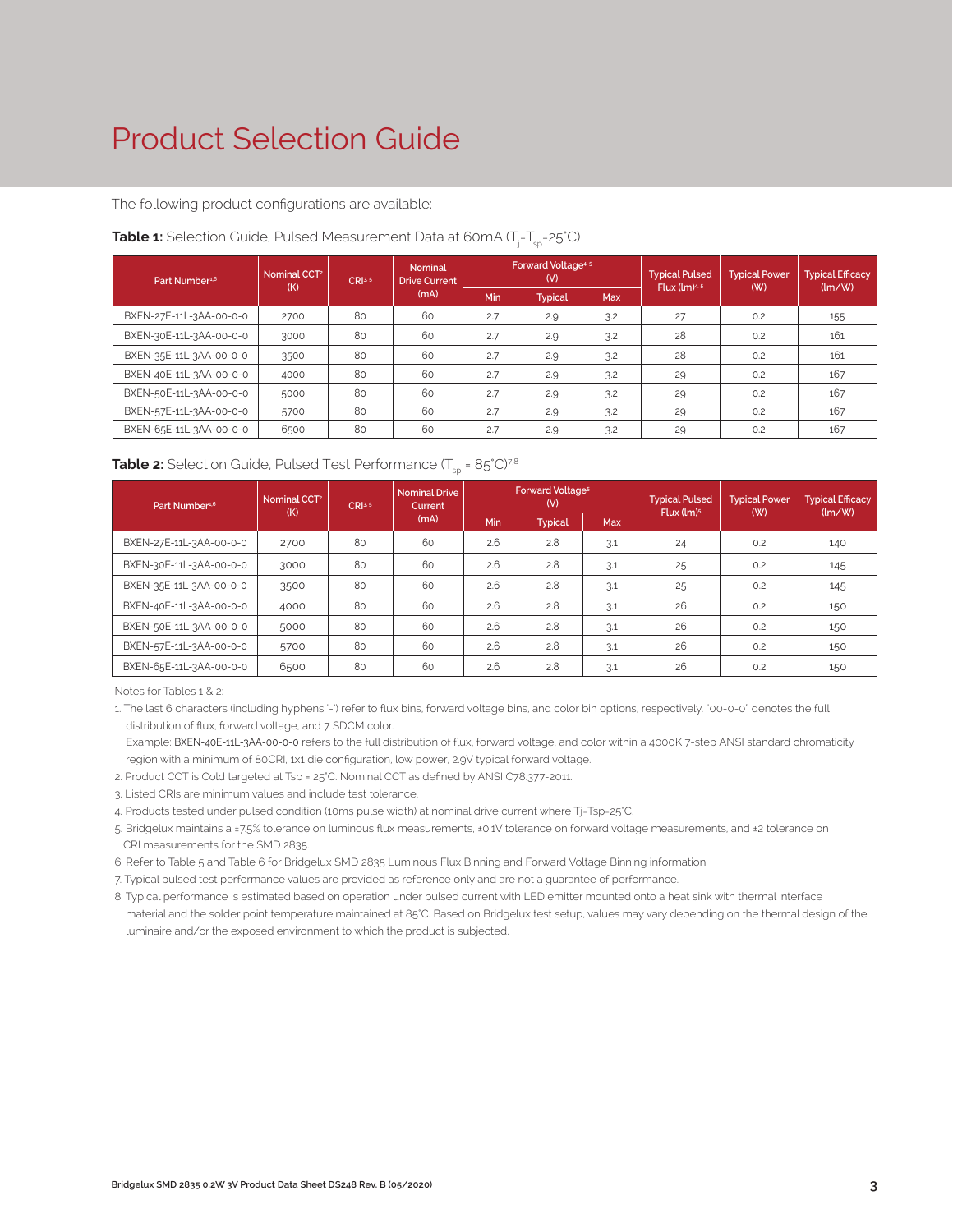### Electrical Characteristics

#### **Table 3: Electrical Characteristics**

|                          | <b>Drive Current</b> | <b>Forward Voltage</b><br>$(V)$ <sup>2.3</sup><br><b>Minimum</b><br><b>Maximum</b><br><b>Typical</b> |     |     |                                                             | <b>Temperature</b><br><b>Coefficient</b>                             |  | <b>Typical</b><br><b>Thermal</b><br><b>Resistance</b> |
|--------------------------|----------------------|------------------------------------------------------------------------------------------------------|-----|-----|-------------------------------------------------------------|----------------------------------------------------------------------|--|-------------------------------------------------------|
| Part Number <sup>1</sup> | (mA)                 |                                                                                                      |     |     | of Forward<br>Voltage<br>$\Delta V \sim \Delta T$<br>(mV/C) | <b>Junction</b><br>to Solder Point <sup>4</sup><br>$R_{j-sp}$ (°C/W) |  |                                                       |
| BXEN-XXX-11L-3AA-00-0-0  | 60                   | 2.7                                                                                                  | 2.9 | 3.2 | $-1.59$                                                     | 30                                                                   |  |                                                       |

Notes for Tables 3:

1. The last 6 characters (including hyphens '-') refer to flux bins, forward voltage bins, and color bin options, respectively. "00-0-00" denotes the full distribution of flux, forward voltage, and 7 SDCM color.

 Example: BXEN-40E-11L-3AA-00-0-0 refers to the full distribution of flux, forward voltage, and color within a 4000K 7-step ANSI standard chromaticity region with a minimum of 80CRI, 1x1 die configuration, low power, 2.9V typical forward voltage.

2. Bridgelux maintains a tolerance of ± 0.1V on forward voltage measurements. Voltage minimum and maximum values at the nominal drive current are guaranteed by 100% test.

3. Products tested under pulsed condition (10ms pulse width) at nominal drive current where Tsp = 25°C.

4. Thermal resistance value was calculated using total electrical input power; optical power was not subtracted from input power.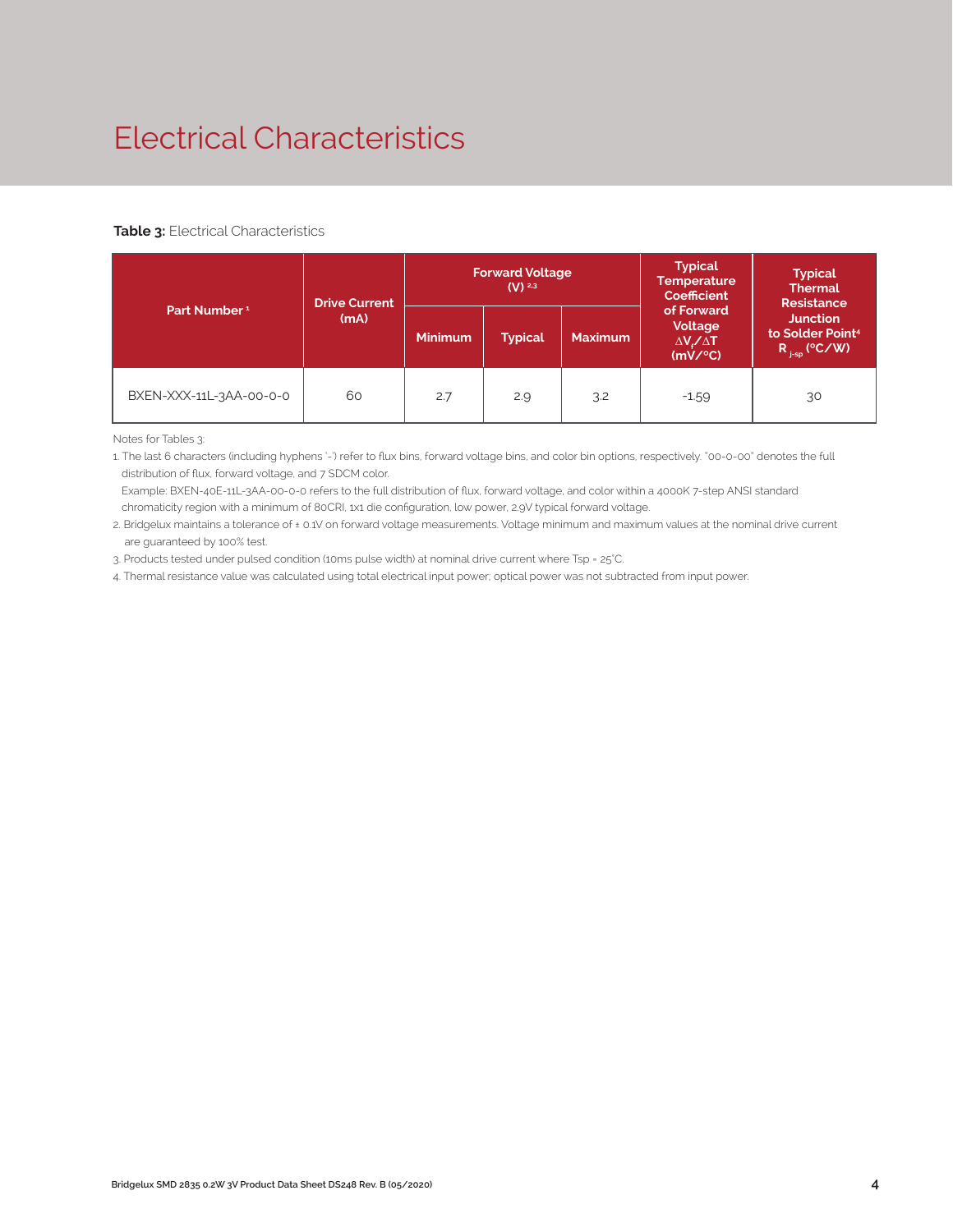# Absolute Maximum Ratings

#### **Table 4:** Maximum Ratings

| Parameter                                             | Maximum Rating                                  |  |  |  |
|-------------------------------------------------------|-------------------------------------------------|--|--|--|
| LED Junction Temperature $(T_i)$                      | $125^{\circ}$ C                                 |  |  |  |
| Storage Temperature                                   | $-40^{\circ}$ C to $+105^{\circ}$ C             |  |  |  |
| Operating Solder Point Temperature (T <sub>Sp</sub> ) | $-40^{\circ}$ C to $+85^{\circ}$ C              |  |  |  |
| <b>Soldering Temperature</b>                          | 260°C or lower for a maximum of 10 seconds      |  |  |  |
| Maximum Drive Current                                 | 100 <sub>m</sub> A                              |  |  |  |
| Maximum Peak Pulsed Forward Current <sup>1</sup>      | 200 <sub>m</sub> A                              |  |  |  |
| Maximum Reverse Voltage <sup>2</sup>                  |                                                 |  |  |  |
| Moisture Sensitivity Rating                           | MSL <sub>3</sub>                                |  |  |  |
| Electrostatic Discharge                               | 2kV HBM. JEDEC-JS-001-HBM and JEDEC-JS-001-2012 |  |  |  |

Notes for Tables 4:

1. Bridgelux recommends a maximum duty cycle of 10% and pulse width of 10 ms when operating LED SMD at maximum peak pulsed current specified. Maximum peak pulsed current indicate values where LED SMD can be driven without catastrophic failures.

2. Light emitting diodes are not designed to be driven in reverse voltage and will not produce light under this condition. no rating is provided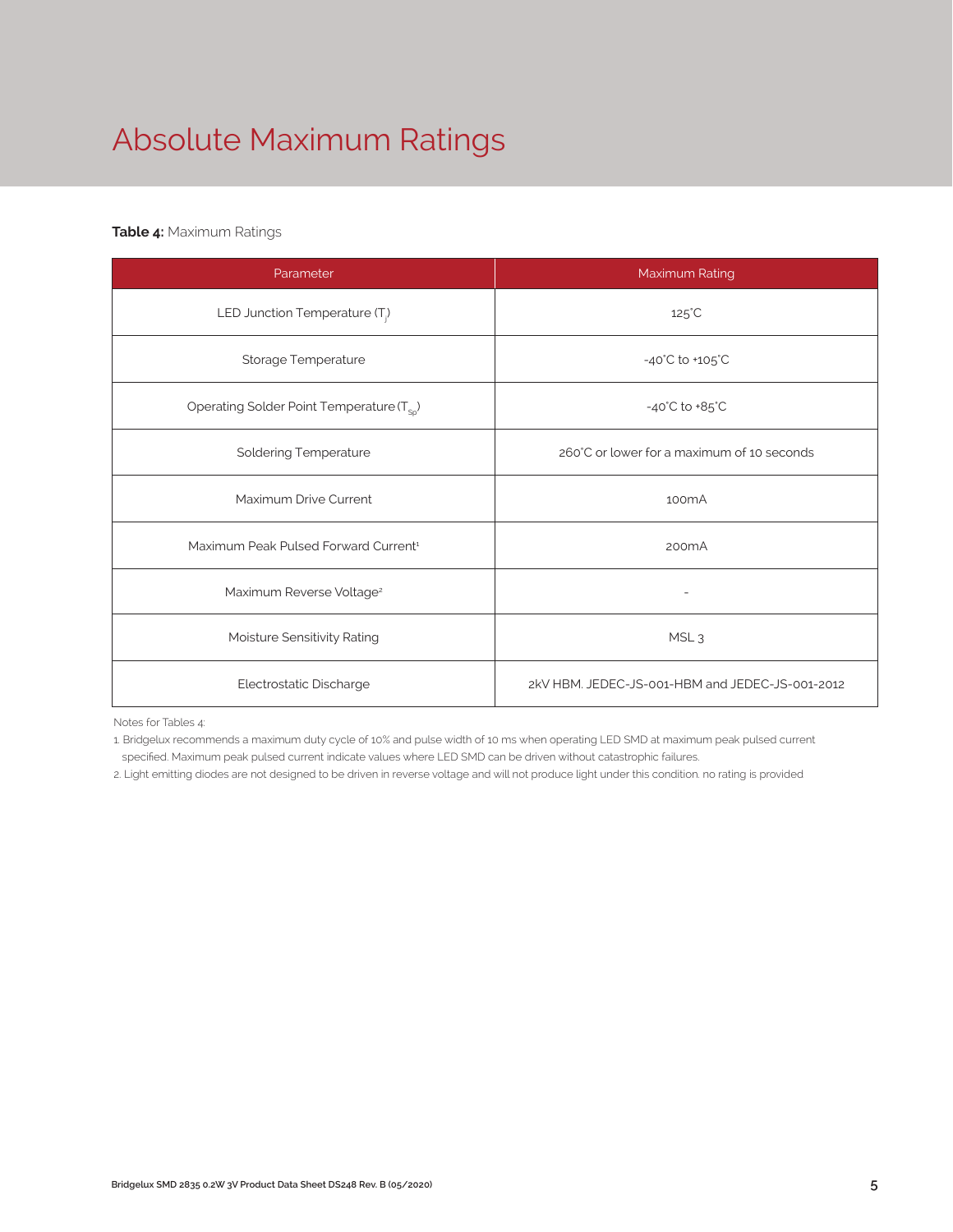### Product Bin Definitions

Table 5 lists the standard photometric luminous flux bins for Bridgelux SMD 2835 LEDs. Although several bins are listed, product availability in a particular bin varies by production run and by product performance. Not all bins are available in all CCTs.

| <b>Bin Code</b> | <b>Minimum</b> | <b>Maximum</b> | <b>Unit</b> | <b>Condition</b> |
|-----------------|----------------|----------------|-------------|------------------|
| 1Α              | 22             | 24             |             |                  |
| 1B              | 24             | 26             |             |                  |
| 1 <sup>C</sup>  | 26             | 28             | lm          | $I_c = 60mA$     |
| 1C              | 28             | 30             |             |                  |
|                 | 30             | 32             |             |                  |

#### **Table 5:** Luminous Flux Bin Definitions at 60mA, T<sub>sp</sub>=25°C

Note for Tables 5:

1. Bridgelux maintains a tolerance of ± 7.5% on luminous flux measurements.

#### **Table 6:** Forward Voltage Bin Definition at 60mA, T<sub>sp</sub>=25°C

| <b>Bin Code</b> | <b>Minimum</b> | <b>Maximum</b> | <b>Unit</b> | <b>Condition</b> |
|-----------------|----------------|----------------|-------------|------------------|
|                 | 2.7            | 2.8            |             |                  |
|                 | 2.8            | 2.9            |             |                  |
| В               | 2.9            | 3.0            |             | $I_{r}$ =60mA    |
|                 | 3.0            | 3.1            |             |                  |
|                 | 3.1            | 3.2            |             |                  |

Note for Tables 6:

1. Bridgelux maintains a tolerance of ± 0.1V on forward voltage measurements.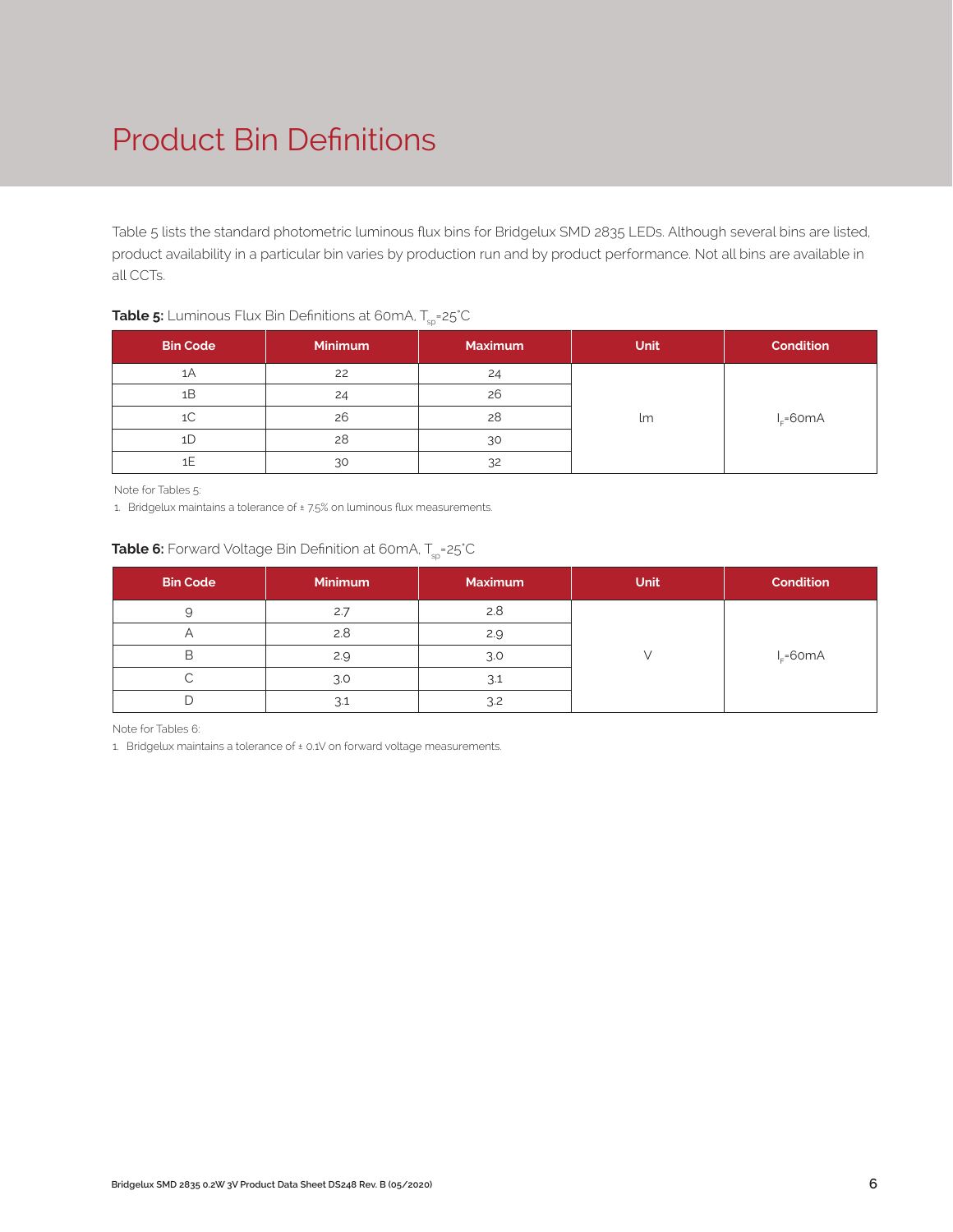### Product Bin Definitions

| <b>CCT</b> |                    |        | <b>Center Point</b> |                   |                   | <b>Ellipse</b>        |              |
|------------|--------------------|--------|---------------------|-------------------|-------------------|-----------------------|--------------|
|            | <b>Color Space</b> | X      | Y                   | <b>Major Axis</b> | <b>Minor Axis</b> | <b>Rotation Angle</b> | Color Bin    |
|            | 3 SDCM             | 0.4578 | 0.4101              | 0.00810           | 0.00420           | 53.70                 | $\mathbf{1}$ |
| 2700K      | 5 SDCM             | 0.4578 | 0.4101              | 0.01350           | 0.00700           | 53.70                 | 1/A/B/C/D    |
|            | 3 SDCM             | 0.4338 | 0.4030              | 0.00834           | 0.00408           | 53.22                 | $\mathbf{1}$ |
| 3000K      | 5 SDCM             | 0.4338 | 0.4030              | 0.01390           | 0.00680           | 53.22                 | 1/A/B/C/D    |
|            | 3 SDCM             | 0.4073 | 0.3917              | 0.00927           | 0.00414           | 54.00                 | $\mathbf{1}$ |
| 3500K      | 5 SDCM             | 0.4073 | 0.3917              | 0.01545           | 0.00690           | 54.00                 | 1/A/B/C/D    |
|            | 3 SDCM             | 0.3818 | 0.3797              | 0.00939           | 0.00402           | 53.72                 | $\mathbf{1}$ |
| 4000K      | 5 SDCM             | 0.3818 | 0.3797              | 0.01565           | 0.00670           | 53.72                 | 1/A/B/C/D    |
|            | 3 SDCM             | 0.3447 | 0.3553              | 0.00822           | 0.00354           | 59.62                 | 1            |
| 5000K      | 5 SDCM             | 0.3447 | 0.3553              | 0.01370           | 0.00590           | 59.62                 | 1/A/B/C/D    |
|            | 3 SDCM             | 0.3287 | 0.3417              | 0.00746           | 0.00320           | 59.09                 | $\mathbf{1}$ |
| 5700K      | 5 SDCM             | 0.3287 | 0.3417              | 0.01243           | 0.00533           | 59.09                 | 1/A/B/C/D    |
|            | 3 SDCM             | 0.3123 | 0.3282              | 0.00669           | 0.00285           | 58.57                 | $\mathbf{1}$ |
| 6500K      | 5 SDCM             | 0.3123 | 0.3282              | 0.01115           | 0.00475           | 58.57                 | 1/A/B/C/D    |

**Table 7:** 3- and 5-step MacAdam Ellipse Color Bin Definitions

| Point       |        | <b>2700K</b> |             | 3000K  |        | 3500K  |        | 4000K  |        | 5000K  |        | 5700K  |        | 6500K  | Color      |
|-------------|--------|--------------|-------------|--------|--------|--------|--------|--------|--------|--------|--------|--------|--------|--------|------------|
|             | x.     | У            | $\mathbf x$ | У      | x      | У      | x      | У      | x      | y      | x      | У      | x      | У      | <b>Bin</b> |
|             | 0.4813 | 0.4319       | 0.4562      | 0.4260 | 0.4299 | 0.4165 | 0.4006 | 0.4044 | 0.3551 | 0.3760 | 0.3376 | 0.3616 | 0.3205 | 0.3481 |            |
| <b>ANSI</b> | 0.4562 | 0.426        | 0.4299      | 0.4165 | 0.3996 | 0.4015 | 0.3736 | 0.3874 | 0.3376 | 0.3616 | 0.3207 | 0.3462 | 0.3028 | 0.3304 |            |
|             | 0.4373 | 0.3893       | 0.4147      | 0.3814 | 0.3889 | 0.3690 | 0.3670 | 0.3578 | 0.3366 | 0.3369 | 0.3222 | 0.3243 | 0.3068 | 0.3113 |            |
|             | 0.4593 | 0.3944       | 0.4373      | 0.3893 | 0.4147 | 0.3814 | 0.3898 | 0.3716 | 0.3515 | 0.3487 | 0.3366 | 0.3369 | 0.3221 | 0.3261 | E/F/       |
|             | 0.4687 | 0.4289       | 0.4431      | 0.4213 | 0.4148 | 0.4090 | 0.3871 | 0.3959 | 0.3463 | 0.3687 | 0.3290 | 0.3538 | 0.3115 | 0.3391 | G/H        |
| V-up        | 0.4618 | 0.4170       | 0.4377      | 0.4101 | 0.4112 | 0.3996 | 0.3847 | 0.3873 | 0.3457 | 0.3617 | 0.3290 | 0.3470 | 0.3124 | 0.3328 |            |
| V-down      | 0.4483 | 0.3919       | 0.4260      | 0.3854 | 0.4018 | 0.3752 | 0.3784 | 0.3647 | 0.3440 | 0.3427 | 0.3290 | 0.3300 | 0.3144 | 0.3186 |            |
|             | 0.4542 | 0.4031       | 0.4310      | 0.3960 | 0.4053 | 0.3844 | 0.3807 | 0.3730 | 0.3445 | 0.3495 | 0.3290 | 0.3369 | 0.3135 | 0.3250 |            |
|             | 0.4468 | 0.4077       | 0.4223      | 0.3990 | 0.3941 | 0.3848 | 0.3702 | 0.3722 | 0.3371 | 0.3490 | 0.3215 | 0.3350 | 0.3048 | 0.3207 |            |
| H-left      | 0.4524 | 0.4089       | 0.4283      | 0.4013 | 0.4012 | 0.3885 | 0.3755 | 0.3755 | 0.3395 | 0.3509 | 0.3240 | 0.3372 | 0.3081 | 0.3240 |            |
|             | 0.4703 | 0.4132       | 0.4468      | 0.4077 | 0.4223 | 0.3990 | 0.3950 | 0.3875 | 0.3533 | 0.3620 | 0.3371 | 0.3490 | 0.3213 | 0.3373 |            |
| H-right     | 0.4632 | 0.4115       | 0.4394      | 0.4052 | 0.4133 | 0.3945 | 0.3880 | 0.3834 | 0.3498 | 0.3592 | 0.3334 | 0.3456 | 0.3165 | 0.3325 |            |
| Center      | 0.4578 | 0.4101       | 0.4338      | 0.4030 | 0.4073 | 0.3917 | 0.3818 | 0.3797 | 0.3447 | 0.3553 | 0.3287 | 0.3417 | 0.3123 | 0.3282 |            |

Notes for Tables 7:

1. Color binning at  $T_{sp}$ =25°C unless otherwise specified

2. Bridgelux maintains a tolerance of ± 0.007 on x and y color coordinates in the CIE 1931 color space.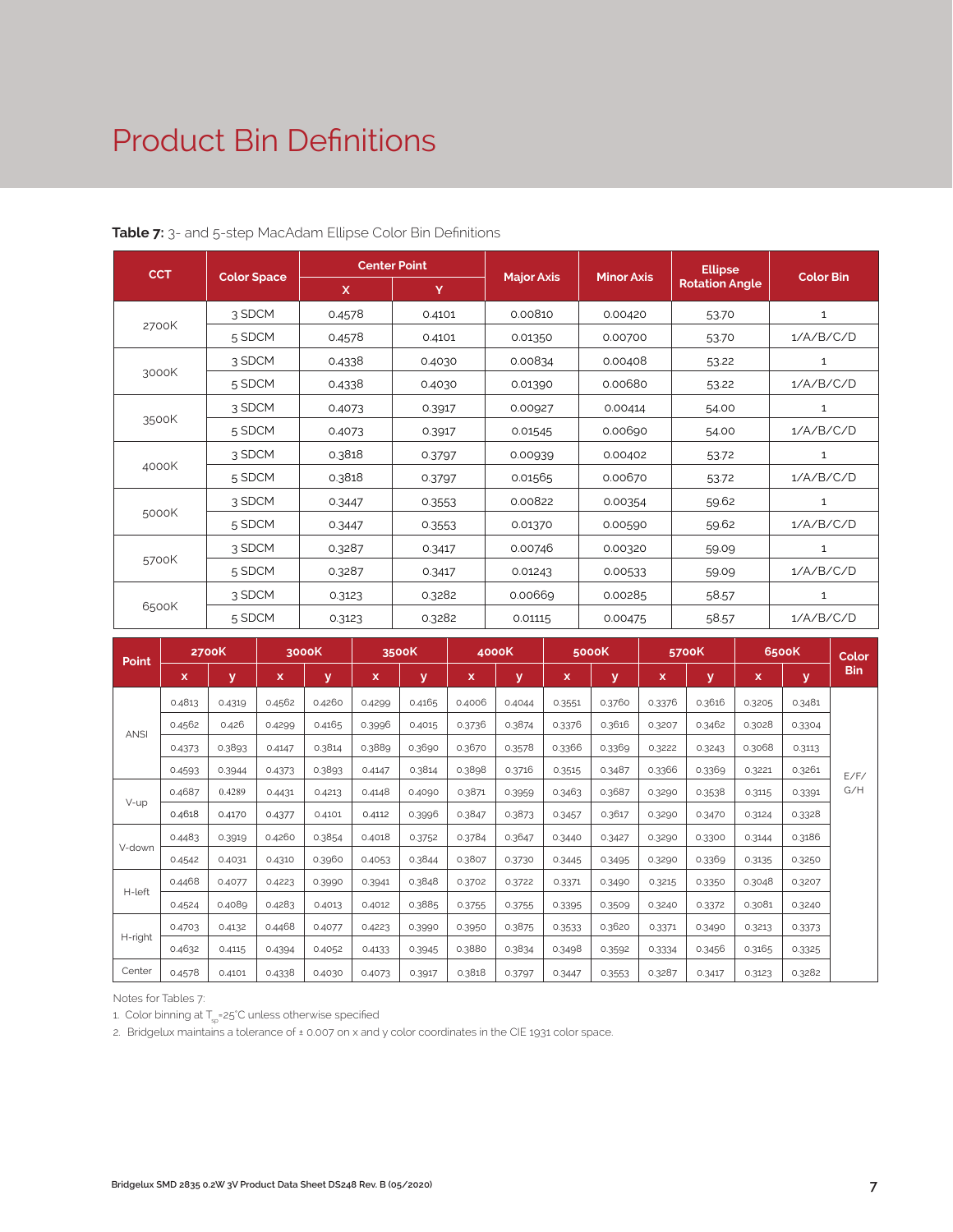### Product Bin Definitions



#### Figure 1: C.I.E. 1931 Chromaticity Diagram (9 Color Bin Structure, Cold-color Targeted at T<sub>sp</sub>=25°C)

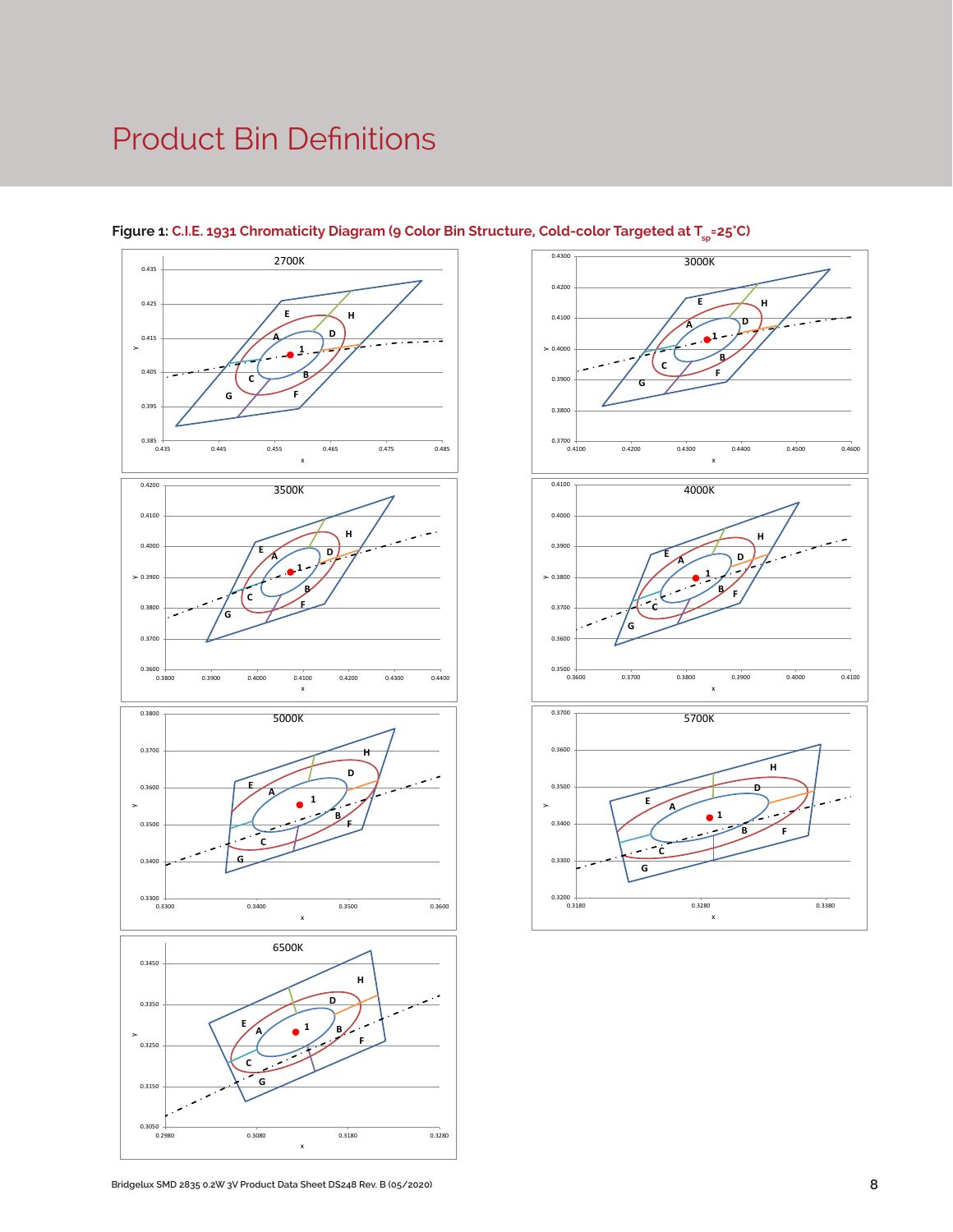### Performance Curves

Figure 2: Drive Current vs. Voltage (T<sub>SD</sub>=25°C)



Figure 3: Typical Relative Luminous Flux vs. Drive Current (T<sub>sp</sub>=25°C)



Note for Figure 3:

<sup>1.</sup> Bridgelux does not recommend driving low power LEDs at low currents. Doing so may produce unpredictable results. Pulse width modulation (PWM) is recommended for dimming effects.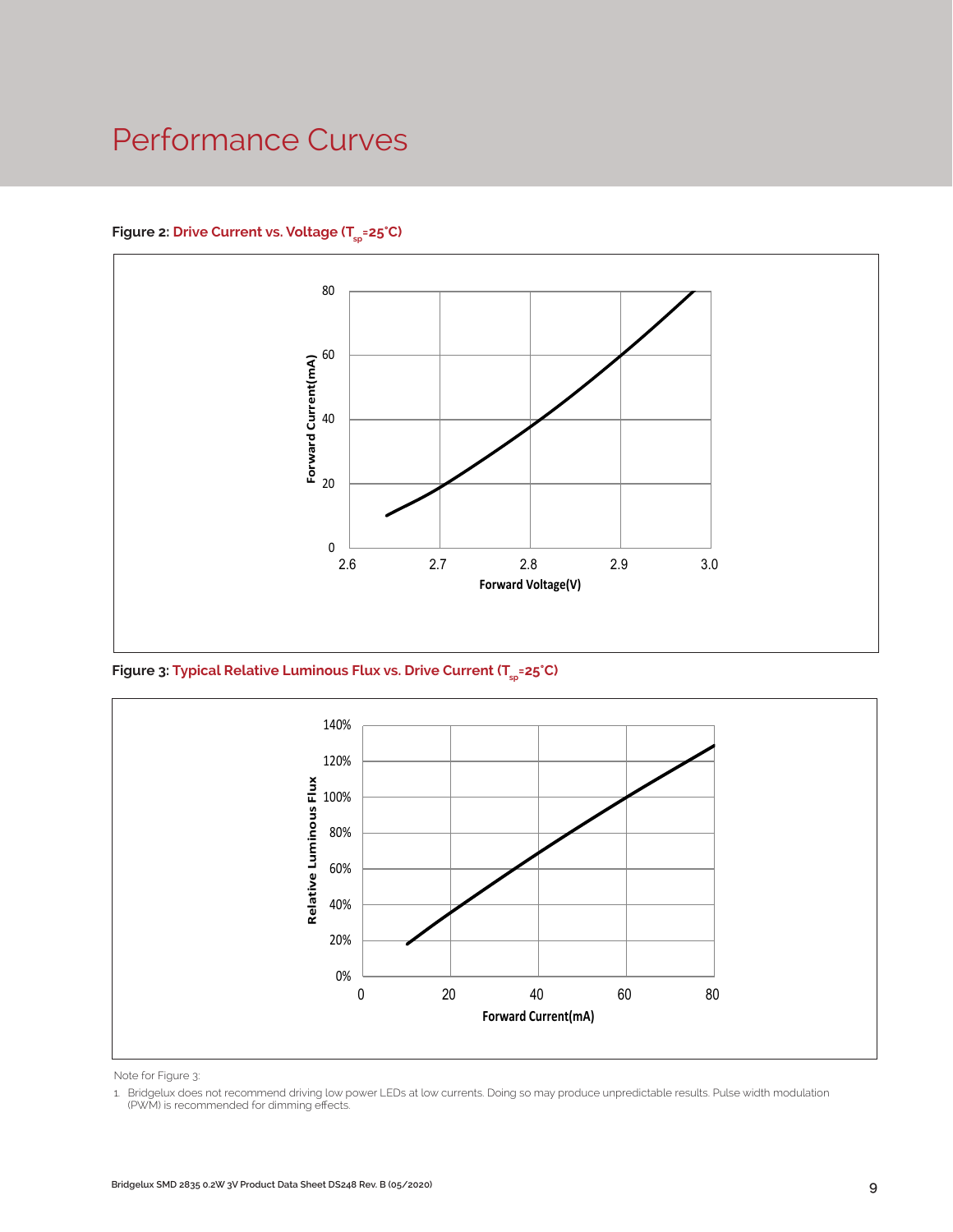### Performance Curves



#### **Figure 4: Typical Relative Flux vs. Solder Point Temperature**

**Figure 5: Typical ccx Shift vs. Solder Point Temperature**



Notes for Figures 4 & 5:

4. For other color SKUs, the shift in color will vary. Please contact your Bridgelux Sales Representative for more information.

<sup>1.</sup> Characteristics shown for warm white based on 3000K and 80 CRI.

<sup>2.</sup> Characteristics shown for neutral white based on 4000K and 80 CRI.

<sup>3.</sup> Characteristics shown for cool white based on 5000K and 80 CRI.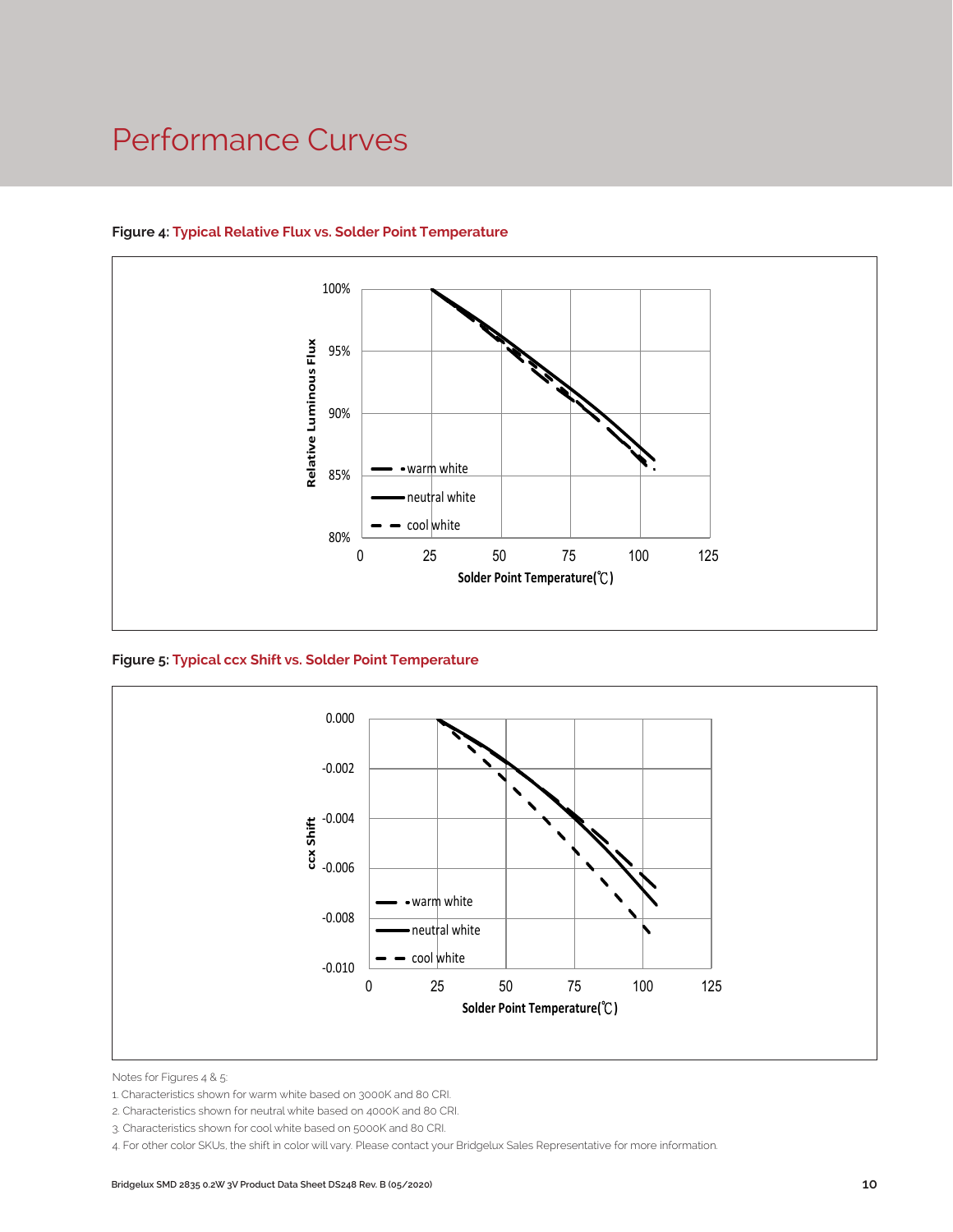### Performance Curves



#### **Figure 6: Typical ccy Shift vs. Solder Point Temperature**

Notes for Figure 6:

- 1. Characteristics shown for warm white based on 3000K and 80 CRI.
- 2. Characteristics shown for neutral white based on 4000K and 80 CRI.
- 3. Characteristics shown for cool white based on 5000K and 80 CRI.

CRI.<br>10 CRI.<br>2RI.<br>your Bridgelux Sales Representative for more information of the Sales Representative for more information 4. For other color SKUs, the shift in color will vary. Please contact your Bridgelux Sales Representative for more information.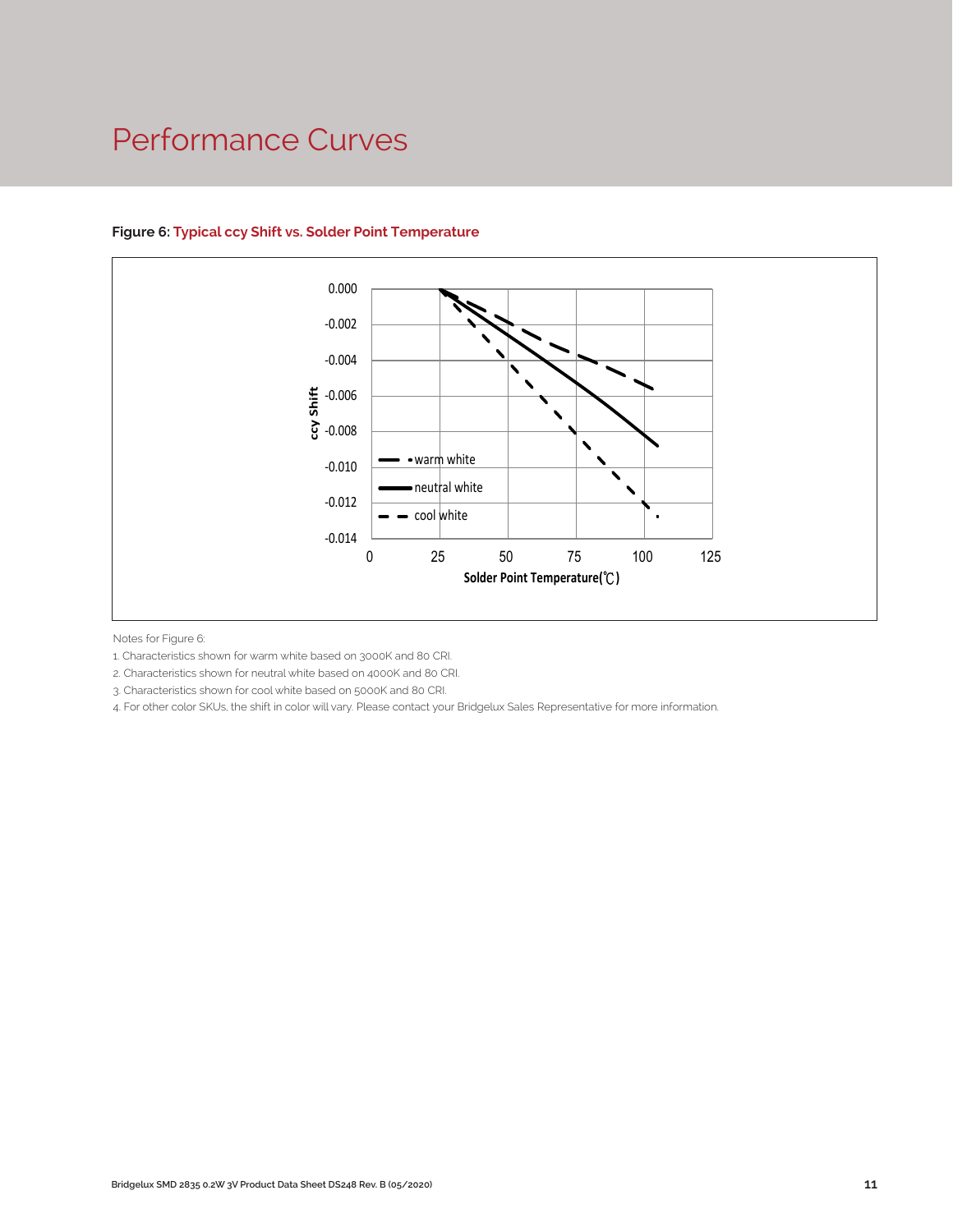### Typical Radiation Pattern



#### Figure 7: Typical Spatial Radiation Pattern at 60mA, T<sub>er</sub>=25°C

Notes for Figure 7:

1. Typical viewing angle is 120°.

2. The viewing angle is defined as the off axis angle from the centerline where luminous intensity (Iv) is ½ of the peak value.

#### Figure 8: Typical Polar Radiation Pattern at 60mA, T<sub>sp</sub>=25°C

.

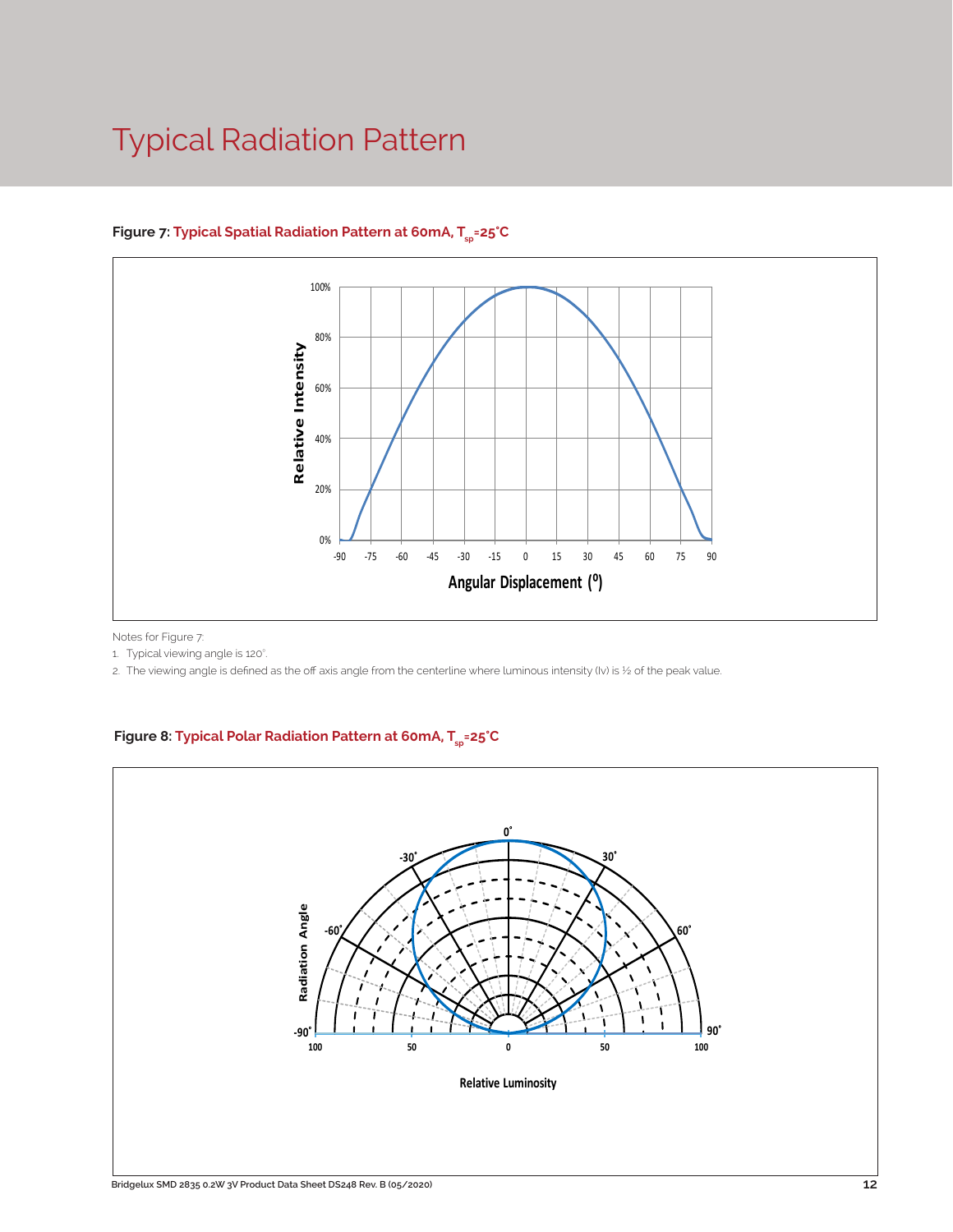# Typical Color Spectrum

#### **Figure 9: Typical Color Spectrum**



Notes for Figure 9:

1. Color spectra measured at nominal current for Tsp = 25°C

2. Color spectra shown for 80 CRI products.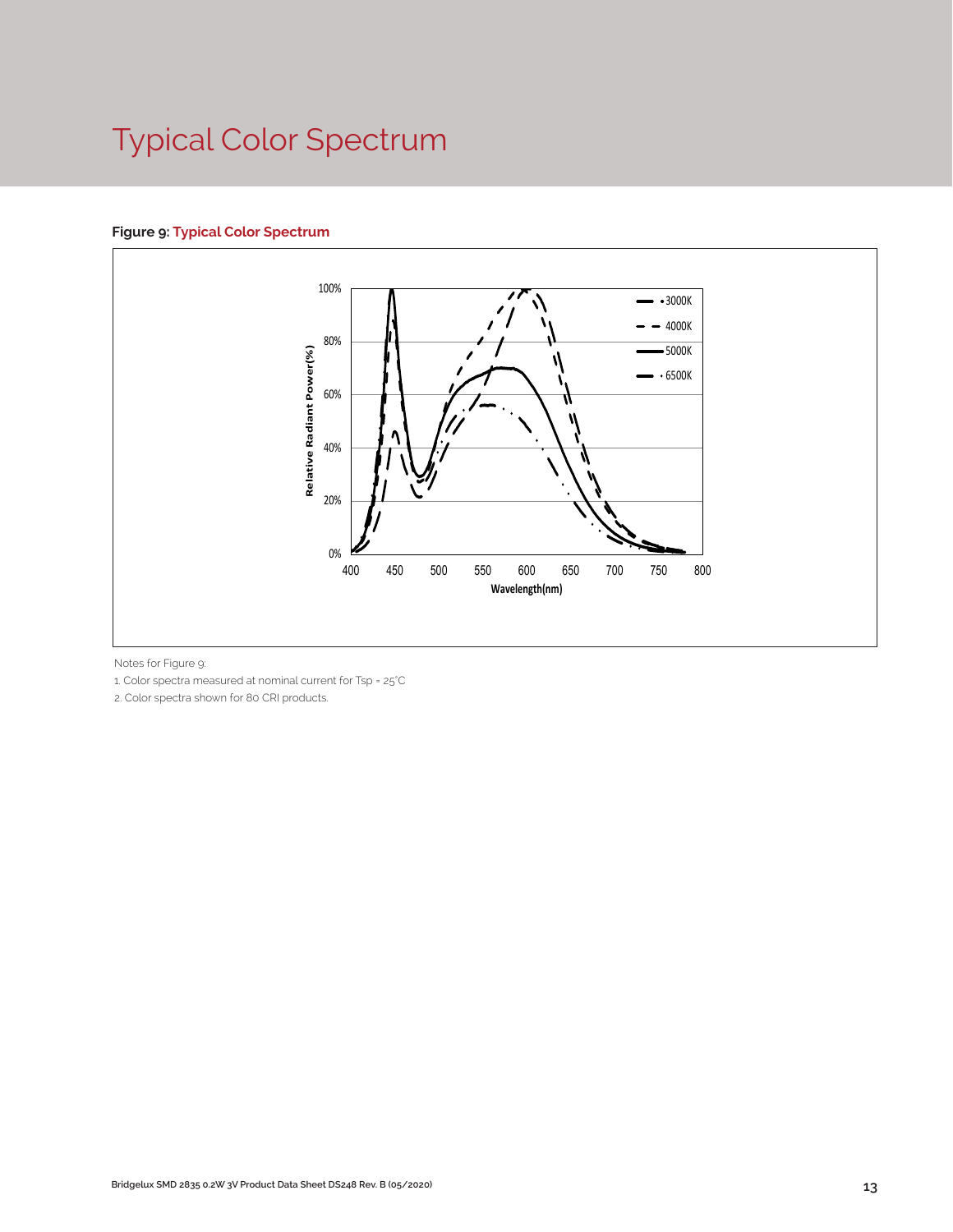### Mechanical Dimensions

#### **Figure 10: Drawing for SMD 2835**









Notes for Figure 10:

- 1. Drawings are not to scale.
- 2. Drawing dimensions are in millimeters.
- 3. Unless otherwise specified, tolerances are ± 0.10mm.

### Recommended PCB Soldering Pad Pattern

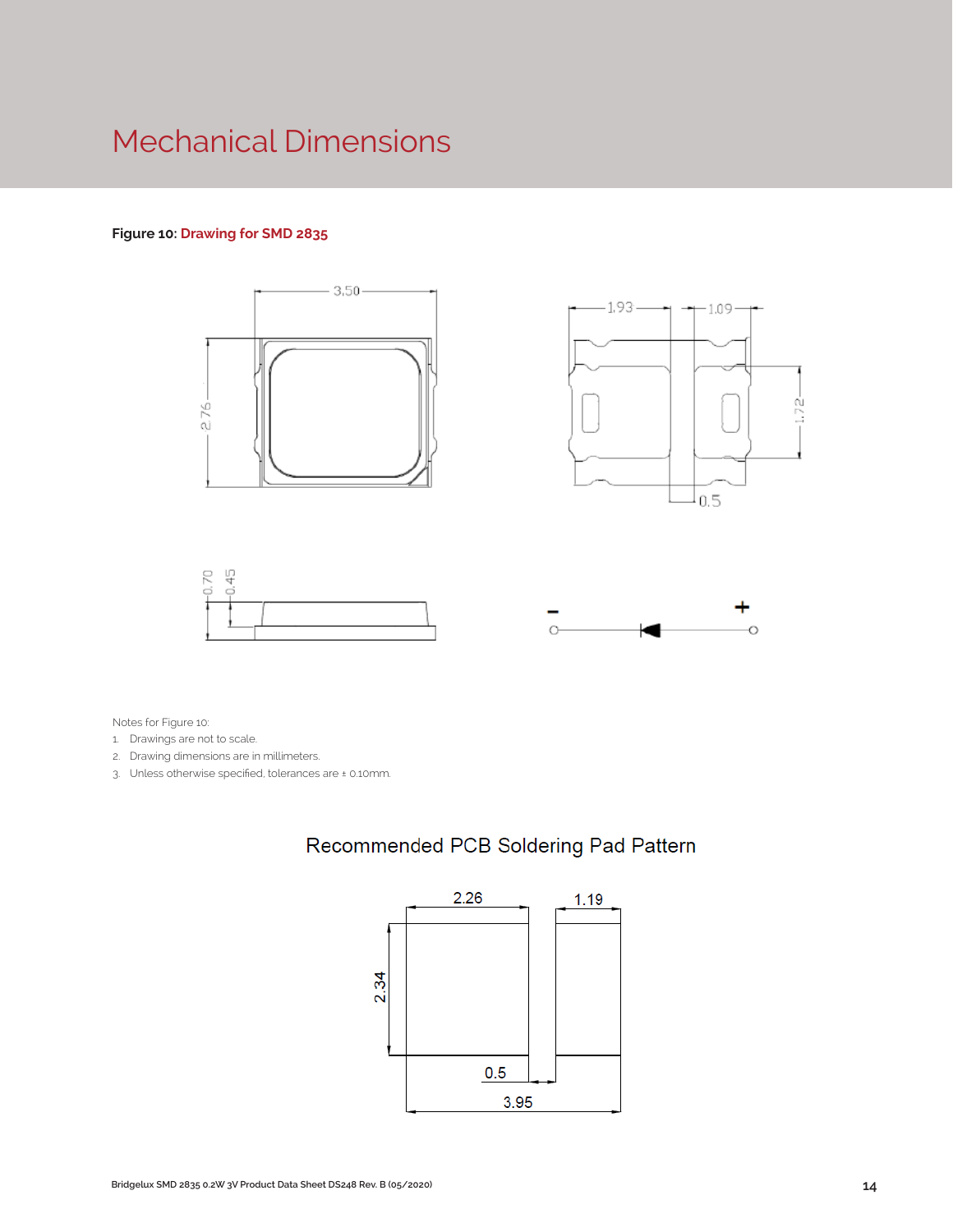# Reliability

#### **Table 8:** Reliability Test Items and Conditions

| No.            | <b>Items</b>                        | <b>Reference</b><br><b>Standard</b> | <b>Test Conditions</b>                                                                                 | <b>Drive</b><br><b>Current</b> | <b>Test Duration</b> | <b>Units</b><br>Failed/Tested |
|----------------|-------------------------------------|-------------------------------------|--------------------------------------------------------------------------------------------------------|--------------------------------|----------------------|-------------------------------|
| 1              | Moisture/Reflow Sensitivity         | J-STD-020E                          | $T_{\text{cld}}$ = 260°C, 10sec,<br>Precondition: 60°C, 60%RH, 168hr                                   | $\sim$                         | 3 reflows            | 0/22                          |
| $\overline{c}$ | Low Temperature Storage             | JESD22-A119                         | $T_a = -40^{\circ}C$                                                                                   | $\bar{a}$                      | 1000 hours           | 0/22                          |
| 3              | High Temperature Storage            | JESD22-A103D                        | $T_a = 100^{\circ}$ C                                                                                  | $\sim$                         | 1000 hours           | 0/22                          |
| 4              | Low Temperature Operating Life      | JESD22-A108D                        | $T_s = -40^{\circ}C$                                                                                   | 60 <sub>m</sub> A              | 1000 hours           | 0/22                          |
| 5              | Temperature Humidity Operating Life | JESD22-A101C                        | $T_{SD} = 85^{\circ}$ C, RH=85%                                                                        | 60 <sub>m</sub> A              | 1000 hours           | 0/22                          |
| 6              | High Temperature Operating Life     | JESD22-A108D                        | $T_{\rm sn} = 85^{\circ}C$                                                                             | 100 <sub>m</sub> A             | 1000 hours           | 0/22                          |
| $\overline{7}$ | Power switching                     | IEC62717:2014                       | $T_{\rm SD} = 85^{\circ}C$<br>30 sec on, 30 sec off                                                    | 100 <sub>m</sub> A             | 30000 cycles         | 0/22                          |
| 8              | <b>Thermal Shock</b>                | JESD22-A106B                        | $T_a = -40^{\circ}C - 100^{\circ}C$ ;<br>Dwell: 15min; Transfer: 10sec                                 | $\sim$                         | 200 cycles           | 0/22                          |
| 9              | Temperature Cycle                   | JESD22-A104E                        | $T_a = -40^{\circ}C - 100^{\circ}C$ ;<br>Dwell at extreme temperature: 15min;<br>Ramp rate < 105°C/min |                                | 200 cycles           | 0/22                          |
| 10             | Electrostatic Discharge             | JS-001-2012                         | HBM, $2KV$ , $1.5k\Omega$ , 100pF,<br>Alternately positive or negative                                 | $\overline{\phantom{a}}$       |                      | 0/22                          |

#### **Passing Criteria**

| <b>Item</b>                     | <b>Symbol</b> | <b>Test Condition</b> | <b>Passing Criteria</b> |
|---------------------------------|---------------|-----------------------|-------------------------|
| Forward Voltage                 |               | 60 <sub>m</sub> A     | ΔVf<10%                 |
| Luminous Flux                   | ۲v            | 60 <sub>m</sub> A     | ΔFν<30%                 |
| <b>Chromaticity Coordinates</b> | (x, y)        | 60 <sub>m</sub> A     | Δu'v'<0.007             |

Notes for Tables 8:

1. Measurements are performed after allowing the LEDs to return to room temperature

2.  $\mathsf{T}_{\mathsf{std}}$  : reflow soldering temperature;  $\mathsf{T}_{\mathsf{g}}$  : ambient temperature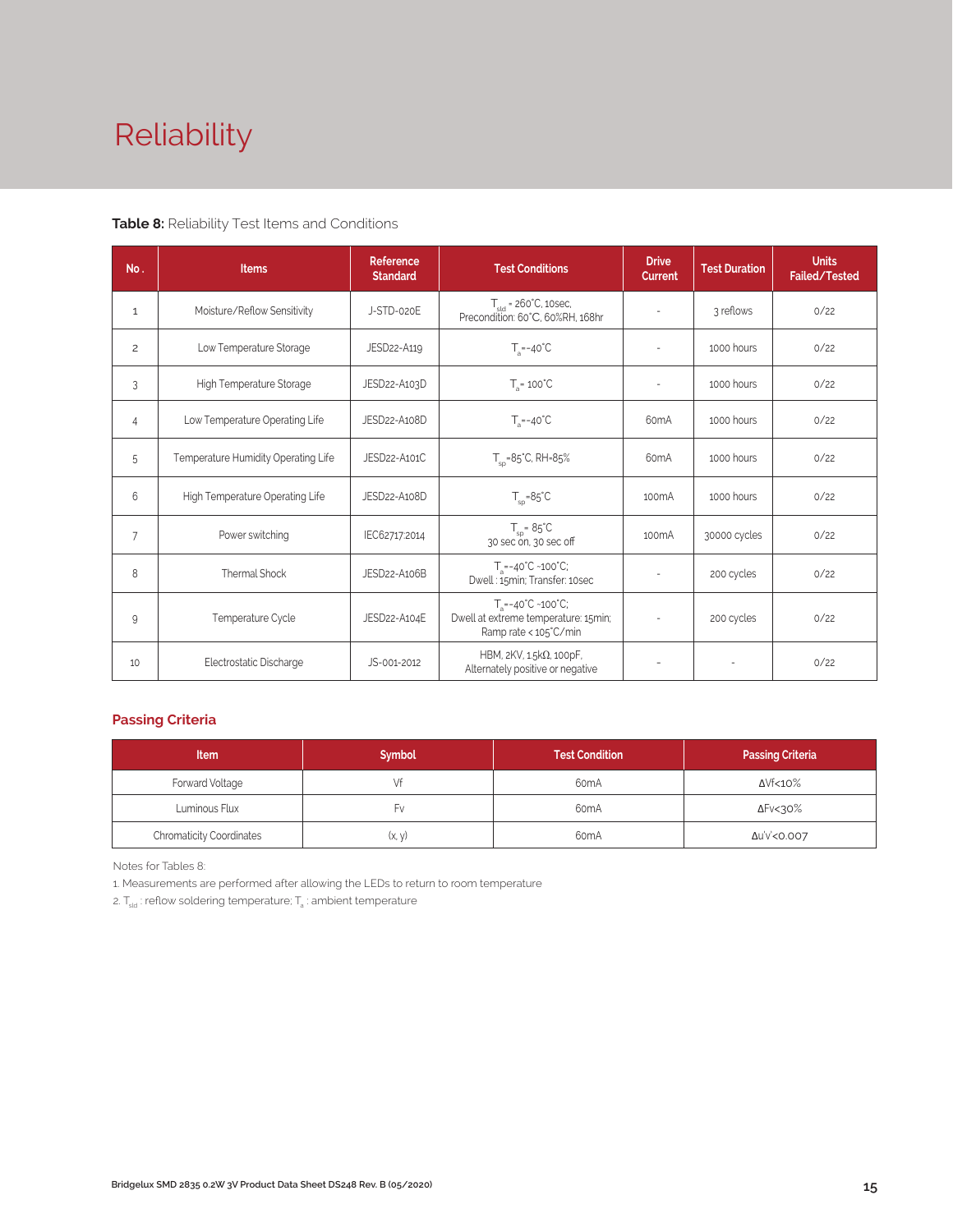### Reflow Characteristics

#### **Figure 11 : Reflow Profile**



| <b>Profile Feature</b>                                                 | <b>Lead Free Assembly</b> |  |  |  |
|------------------------------------------------------------------------|---------------------------|--|--|--|
| Temperature Min. (Ts_min)                                              | $160^{\circ}$ C           |  |  |  |
| Temperature Max. (Ts_max)                                              | $205^{\circ}$ C           |  |  |  |
| Time (ts) from Ts_min to Ts_max                                        | 60-150 seconds            |  |  |  |
| Ramp-Up Rate (TL to Tp)                                                | 3 °C/second               |  |  |  |
| Liquidus Temperature (TL)                                              | 220 °C                    |  |  |  |
| Time (TL) Maintained Above TL                                          | 60-150 seconds            |  |  |  |
| Peak Temp(Tp)                                                          | 260 °C max.               |  |  |  |
| Time (Tp) Within 5 °C of the Specified Classification Temperature (Tc) | 25 seconds max.           |  |  |  |
| Ramp-Down Rate (Tp to TL)                                              | 5 °C/second max.          |  |  |  |
| Time 25 °C to Peak Temperature                                         | 10 minutes max.           |  |  |  |

#### **Figure 12 : Pick and Place**



Note for Figure 12:

1. When using a pick and place machine, choose a nozzle that has a larger diameter than the LED's emitting surface. Using a Pick-and-Place nozzle with a smaller diameter than the size of the LEDs emitting surface will cause damage and may also cause the LED to not illuminate.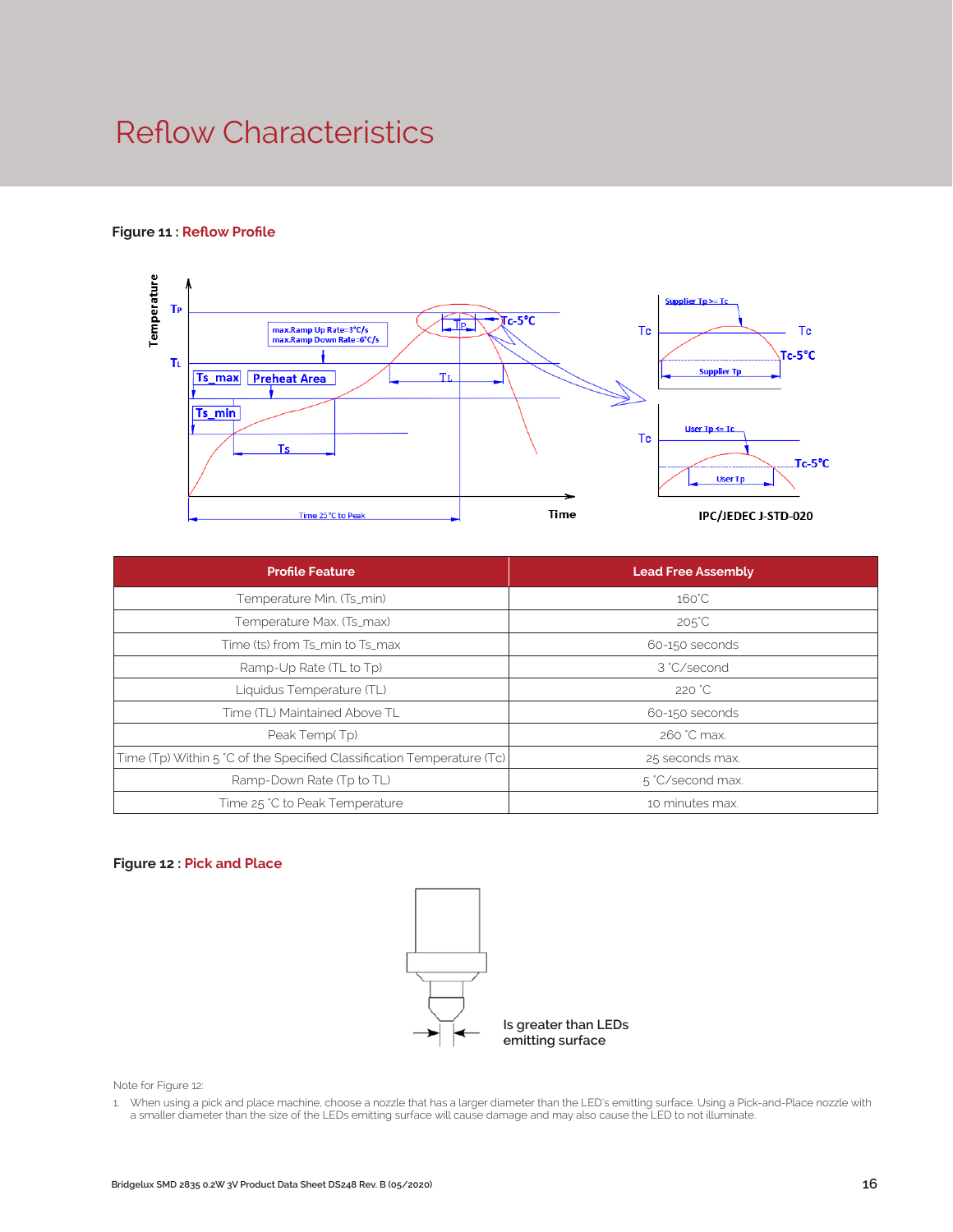### Packaging

#### **Figure 13: Emitter Reel Drawings**



Note for Figure 13:

1. Drawings are not to scale. Drawing dimensions are in millimeters.

#### **Figure 14: Emitter Tape Drawings**





Note for Figure 14:

1. Drawings are not to scale. Drawing dimensions are in millimeters.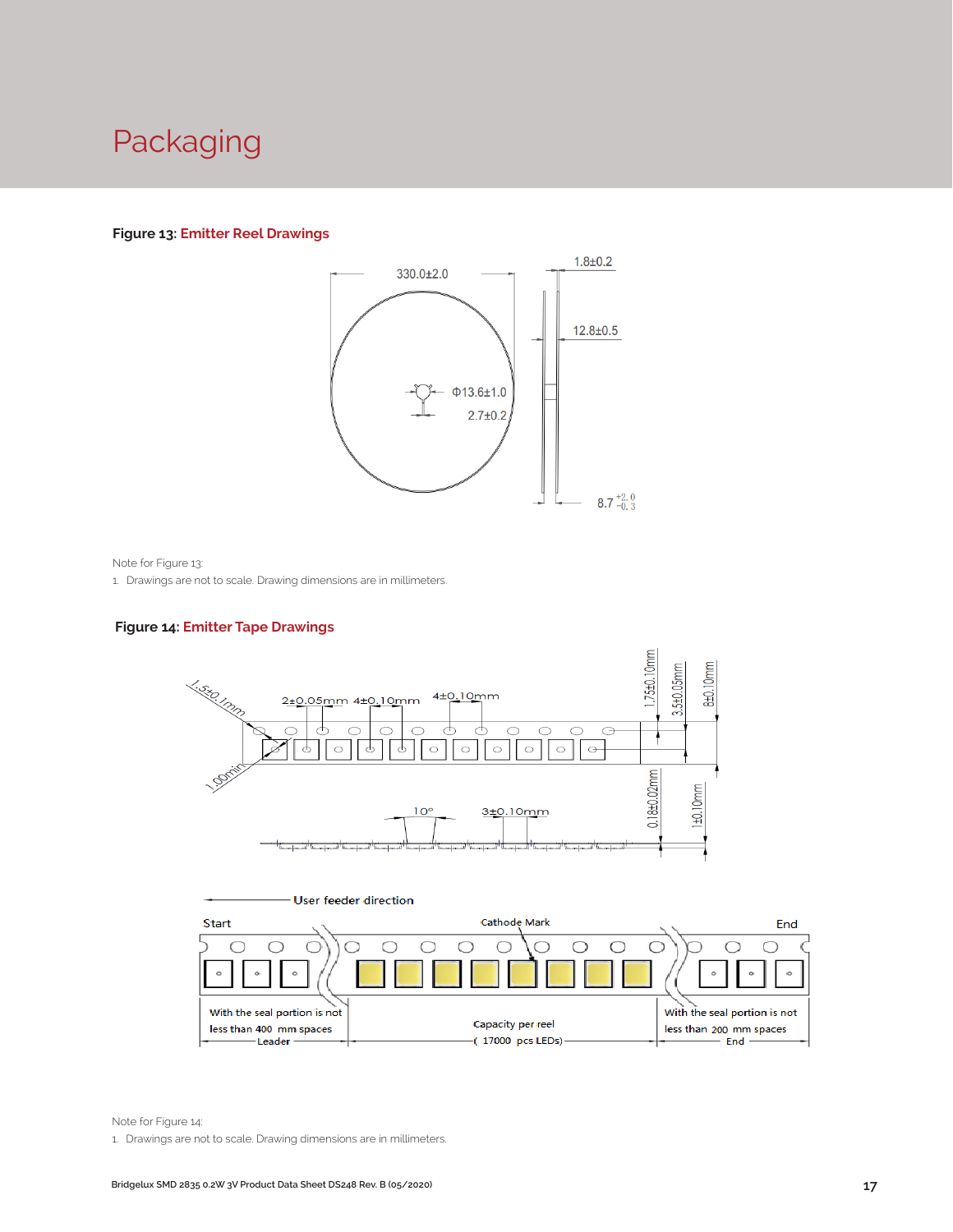### Packaging



#### **Figure 15: Emitter Reel Packaging Drawings**

Note for Figure 15:

1. Drawings are not to scale.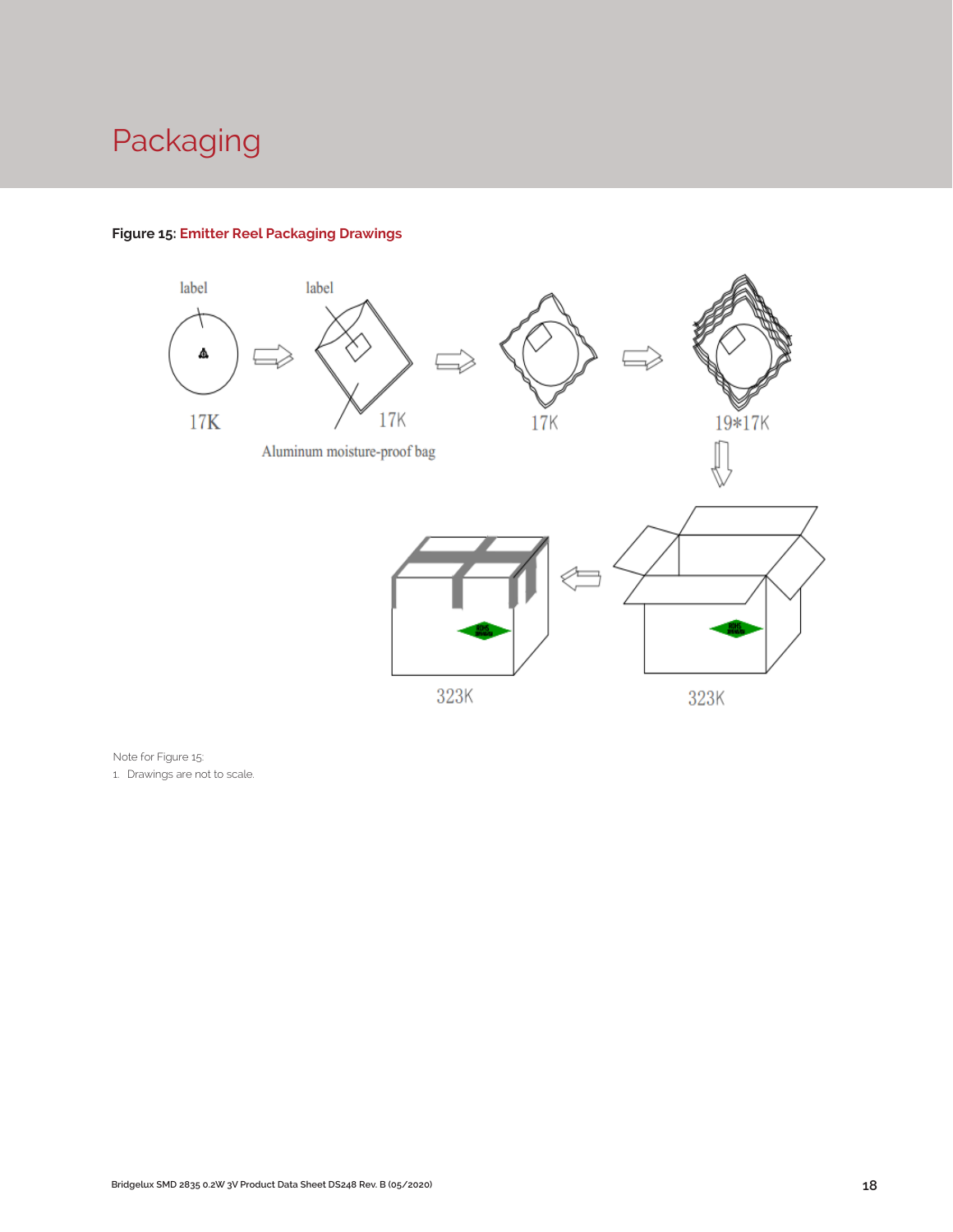# Design Resources

Please contact your Bridgelux sales representative for assistance.

### **Precautions**

#### **CAUTION: CHEMICAL EXPOSURE HAZARD**

Exposure to some chemicals commonly used in luminaire manufacturing and assembly can cause damage to the LED emitter. Please consult Bridgelux Application Note AN51 for additional information.

#### **CAUTION: EYE SAFETY**

Eye safety classification for the use of Bridgelux SMD LED emitter is in accordance with IEC specification EN62471: Photobiological Safety of Lamps and Lamp Systems. SMD LED emitters are classified as Risk Group 1 when operated at or below the maximum drive current. Please use appropriate precautions. It is important that employees working with LEDs are trained to use them safely.

#### **CAUTION: RISK OF BURN**

Do not touch the SMD LED emitter during operation. Allow the emitter to cool for a sufficient period of time before handling. The SMD LED emitter may reach elevated temperatures such that could burn skin when touched.

### **CAUTION**

#### **CONTACT WITH LIGHT EMITTING SURFACE (LES)**

Avoid any contact with the LES. Do not touch the LES of the emitter or apply stress to the LES (yellow phosphor resin area). Contact may cause damage to the emitter

Optics and reflectors must not be mounted in contact with the LES (yellow phosphor resin area).

### Disclaimers

#### **MINOR PRODUCT CHANGE POLICY**

The rigorous qualification testing on products offered by Bridgelux provides performance assurance. Slight cosmetic changes that do not affect form, fit, or function may occur as Bridgelux continues product optimization.

#### **STANDARD TEST CONDITIONS**

Unless otherwise stated, LED emitter testing is performed at the nominal drive current.